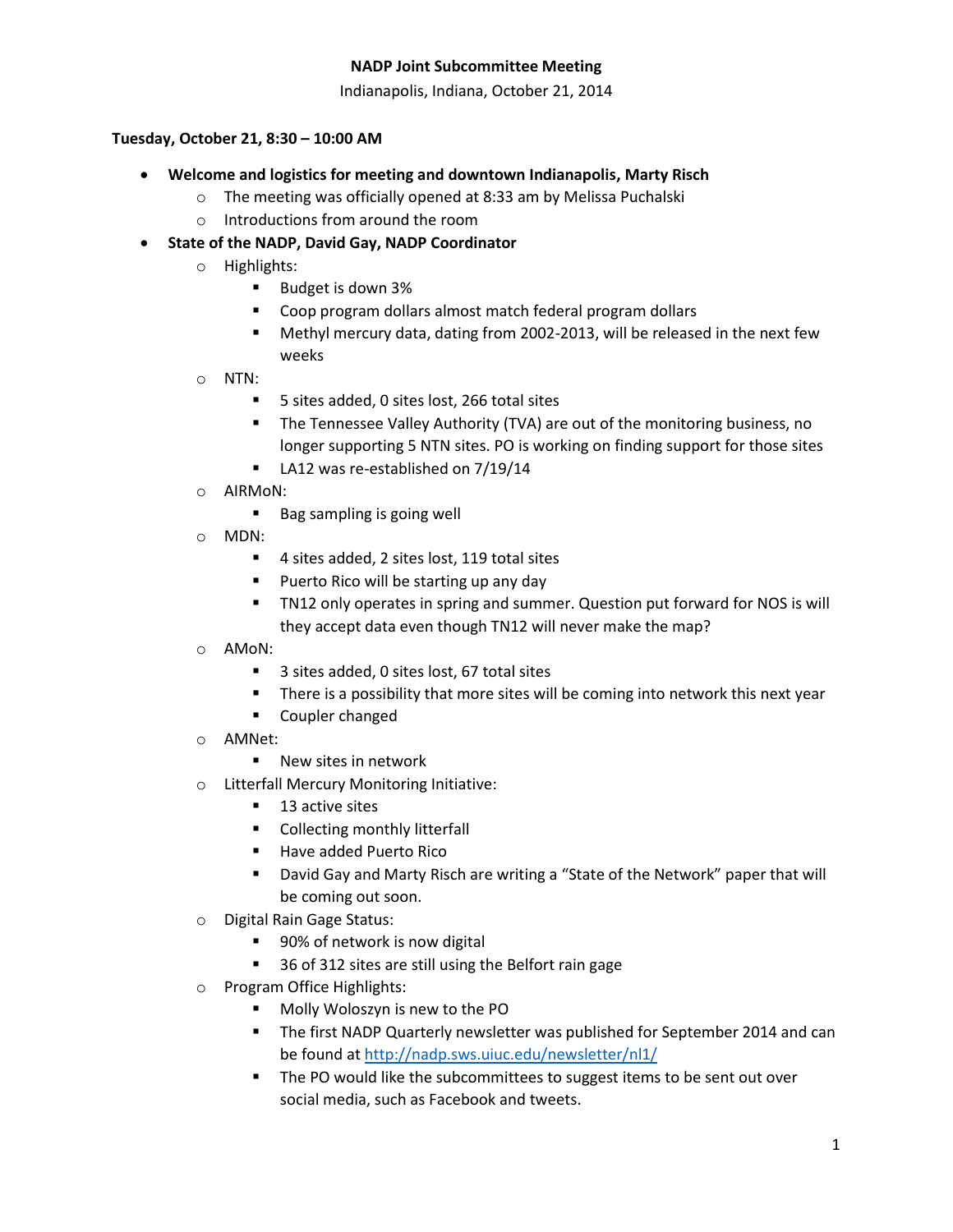Indianapolis, Indiana, October 21, 2014

- TDEP Maps for dry N, total N, and wet N are now on the web along with a TDEP Fact Sheet
- There are currently > 800 publications that have used or referenced NADP
- o Talks & Travels:
	- **International Conference on Global Mercury, Korea**
	- Air Pollution Workshop, Guadalajara Mexico
	- CENSARA, ammonia discussion, St. Louis, MO
	- National Water Monitoring Council Conference, Cincinnati, OH
	- National Tribal Forum, Washington
	- **National Association of Ag Extension Agents,**
	- 3<sup>rd</sup> International Conference on Earth Science, San Francisco, CA
	- National Monitoring Conference, Atlanta, GA
	- **ESA meeting, Sacramento, CA**
	- **APMMN** meeting, Vietnam
	- **EPRI Science Meeting, Indianapolis, IN**
	- **Upcoming trips include GIST Meeting, Vietnam**
- o John "Jack" Sanford died, old time NADP guy, made samplers

## **CAL STATUS Report, Chris Lehmann**

- o Site Operations and Site Support:
	- NTN had 9 new sites, 6 sites closed, 49 sites had significant issues, leading cause of problems are power equipment (20) and E-gages (19)
	- AIRMoN had 6 new sites. Bag sampling began at all sites on 10/1/14.
	- AMoN had 6 new sites. No sites have significant issues. They are now using a new coupler
- o Training Webinars for all networks are trailing off
- o Equipment: A new Hach/Lachat instrument will be replaced. A new upgraded ICP will be delivered this week.
- o 1,483 archived samples were distributed
- o The 2013 QA Report is in internal review
- o The 2014 QA Plan in online
- o IDL/MDL table was updated with minimal changes and is available online
- $\circ$  Data deliverables are doing well, NTN, AIRMoN and AMoN are current through August of 2014
- $\circ$  New data report is in CSV format with sites summary, QA Codes and validation codes
- $\circ$  Other activities for the CAL had been a study on elemental and organic carbon in precipitation; ammonia flux measurements, and a study in the Brooks Range, AK

#### **HAL Statue Report, Bob Brunette**

- o The US signed the Global Mercury Emissions Treaty
- o The total Hg wet deposition maps show high deposition in coastal zones
- $\circ$  USGS Hg Methylation sensitivity map shows low deposition, but that does not mean there is no effect
- o MDN Site Support Information:
	- 11 Belforts and 107 digital gages in network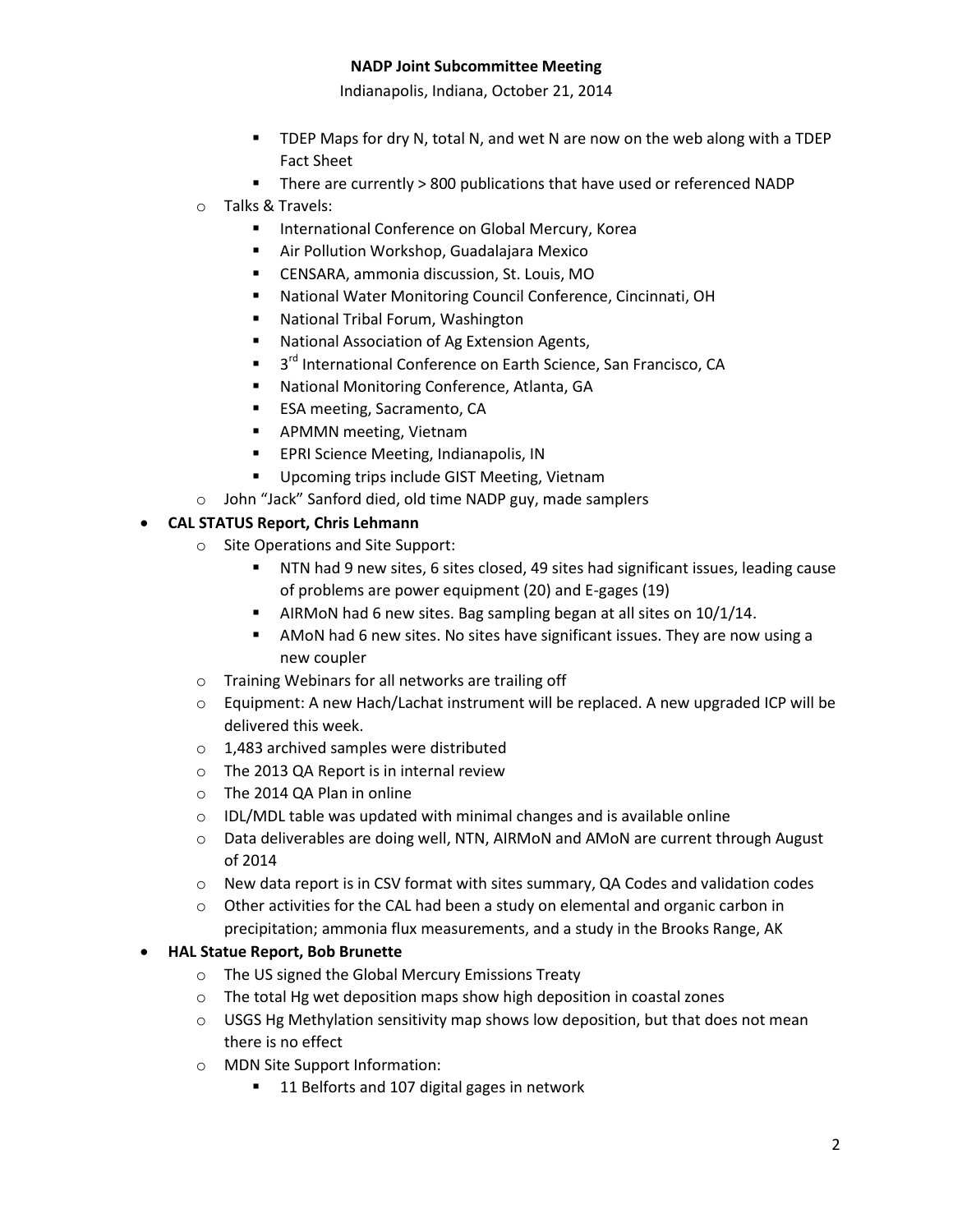Indianapolis, Indiana, October 21, 2014

- **EXT** Stable number for calls to Site Liason
- o All 9 findings from the 2012 HAL review have been address
- $\circ$  The database upgrade from Access to SQL should be live on 1/1/2015. This database will blend well with the metals data.
- o Number of samples with QR codes has decreased slightly
- o Data delivery is on time for MDN and methyl mercury
- o The 2013 QA Reports has been submitted to the NADP PO
- $\circ$  The MDN evaporation study is continuing with controlled temperatures from 100-140 $^{\circ}$ F.
- o The Trace Metals Initiative's 12 point plan was submitted in the fall of 2013.
	- **They're having trouble finding "Working Advocates"**
	- The 3-year triplicates for trace metals looks good
	- **EXECUTE:** Supports EPA Rivers and Streams Assessment
- o Upcoming HAL Activities:
	- Hg isotopic ratios in wet deposition
	- **Pacific NW high elevation Hg deposition monitoring**
	- **Show deposition Hg sample with analysis protocol**
	- **E** Low elevation radiation fog Hg wet deposition study
	- **EPA region 6, 2015-2017, Post MATS Total Hg deposition**

# **Chris Rogers, NADP Chair**

- o Proposed that the DMOS subcommittee by eliminated and turned into a working group. This would alter the number of members eligible to vote on the Executive committee.
- $\circ$  Proposed changing the structure of the Spring and Fall annual NADP meetings
- **Motion:** To approve minutes from spring 2015 Meeting in Ft. Lauderdale, FL, moved by Greg Wetherbee, seconded by Bob Larson. **Motion passed**

# **Meeting adjourned at 10:05 AM**

# **Tuesday, October 21, 1:30 – 4:00 PM**

- **Meeting reconvened at 1:40 PM**
- **Report of Subcommittees:**
	- o See each sub-committee's minutes for details and highlights
- **Motion:** by Chris Rogers to change the NADP Governance and Non Governance Documents as follows:
	- $\circ$  Suggestion to change DMAS to DMAG (data management advisory group). The PO data manager would be standing chair. This would help free up data manager's time to attend subcommittee meetings. Exec needs to pass this.
	- o Exec has 8 members voting, an even number, and making ties difficult.
		- **2** options: 1) Chair doesn't vote or 2) Ex Officio members could break tie
	- o Add the officers of operational subcommittees to Exec meetings. Remove the NAPAP chair.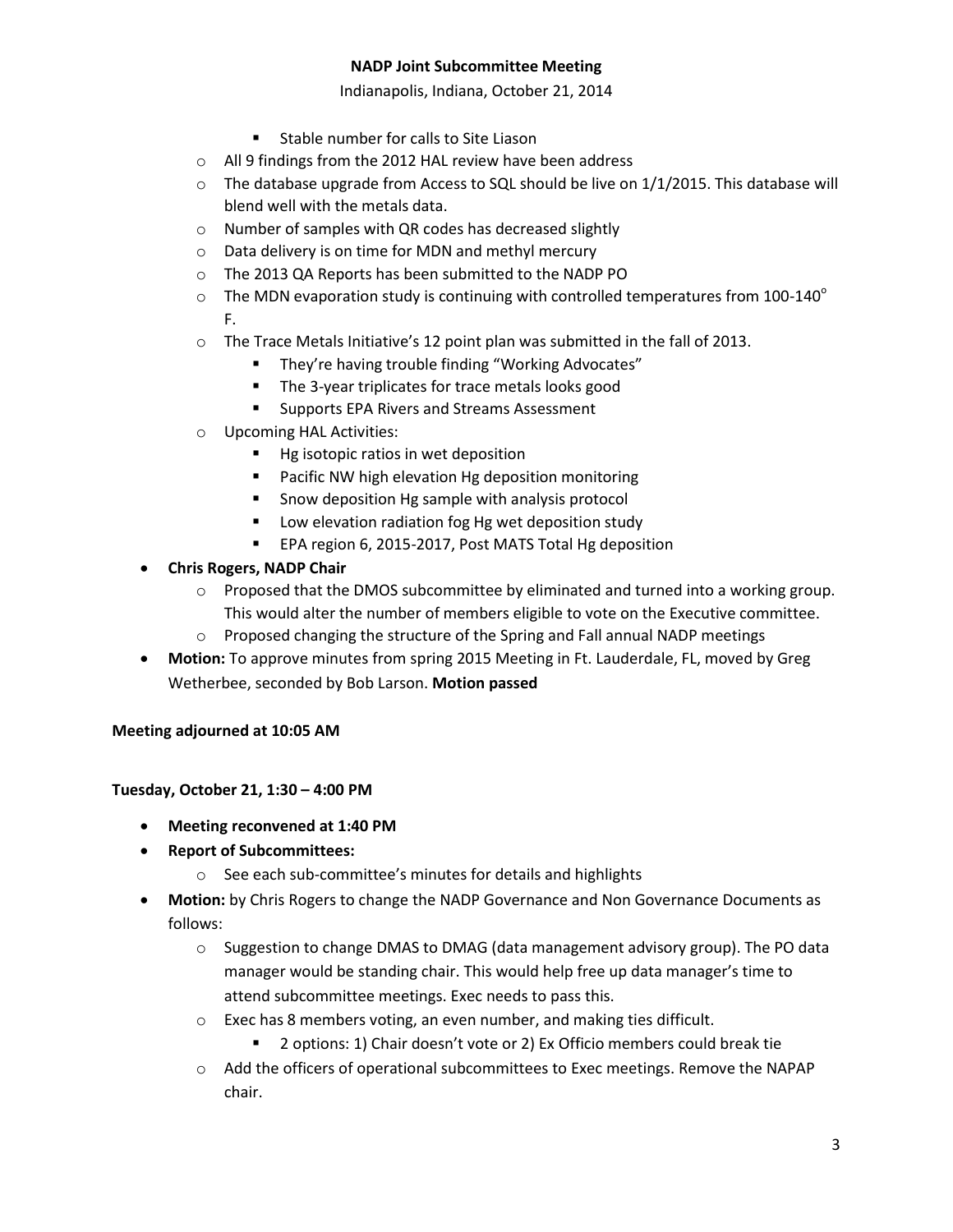Indianapolis, Indiana, October 21, 2014

## o **Motion passed**

- **Motion:** by Chris Rogers, to change the NADP Governance Documents as follows:
	- $\circ$  Change the SOP approval process so that approvals are done by the QAAG. The QAAG is currently charged with approving QA documents and reports by the QA manager. This would allow immediate us of the new or modified SOP on an interim basis.
	- o **Motion passed**
- **Suggestion for consideration to Exec:** by Chris Rogers, to change the NADP Non Governance Documents as follows:
	- o Reorganize the Spring Meeting to be Monday: Science 1, Tuesday: Science 2, Wednesday: Operational meetings and Joint, and Thursday: Executive.
	- o Reorganize the Fall Meeting to have extra time for committee meetings.

## **USGS Independent QA Program, Greg Wetherbee**

- o WA99 and ND11 will be the 2 sites collocated for FY15
- o Current studies include:
	- **E** Climate Change Study
	- Bromide deposition
	- **Sensor study**
- o Site Support:
	- **CA88** was moved to avoid irrigation
	- KY19 will be moved
- o Started a tritium pilot deposition study
- o Reports are current, the upcoming report will be 2013-2014

# **Training status, Jason Karlstrom**

- o Main focus has been on Webinars
- o There will be a sample validation training on 11/9/14
- o The goal is to put all training videos on the NADP website

#### **QA Report, Mark Rhodes**

- o 2012 QA reports are complete
- o 2013 field surveys are in progress, others in review
- o QAAG updated QA documents, QMP, QAP, site selection governance documents
- o The HAL external review will take place in 2015
- o Site surveys by EEMS: AIRMoN-2, MDN-16, NTN-29, Collocated-8, AMNet-5, AMoN-2
- o Sensor Study Interim Results:
	- Environment Canada has a new sensor with 3 grids, runs on 24 VDC, is a replacement for the Theiss sensor, and could be swapped out on NCON. Much lower power usage compared to Theiss.
- o AMoN Travel Blanks are still an issue, need to track down outliers.
- $\circ$  The new Belfort rain gage has been tested at Bondville and does not match up well with the approved Ott. It came with no instructions, so Mark has been trying different filters.
- $\circ$  Methyl mercury data will be put online with new algorithm. All data treated the same.
- **NADP Outreach, Molly Woloszyn**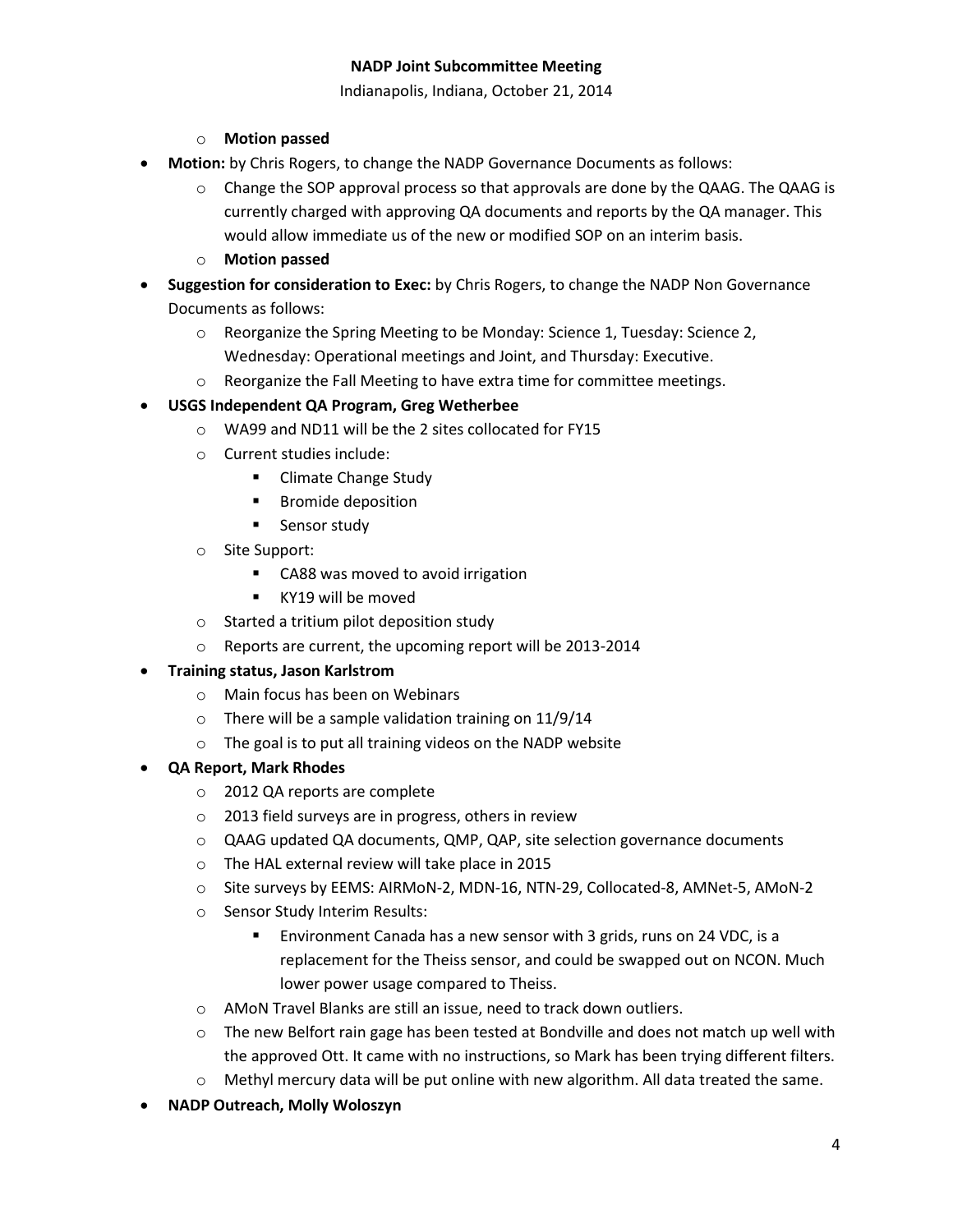Indianapolis, Indiana, October 21, 2014

- $\circ$  The NADP has been working on their social media presence by starting a NADP newsletter, Facebook page, Twitter account (#nadp2014 for this conference) and a LinkedIn page.
- o The newsletter has 1,100 subscribers.
	- **Please forward newsletter to wider audience**
	- 33% of recipients opened newsletter
	- **22% clicked a link**
	- Next release will be Dec. 2014

#### **AMNet Status Report, Mark Olson**

- o Sites added: AK03, ME97, & OH52, sites back in network: MD08 & OH02 for a total of 21 sites
- o 15 site visits in 2013
- o 12 site visits to 11 sites in 2014
- o LADCO is funding 4 sites
- o All 2013 data is available online
- $\circ$  2014 data review is in progress. Mark is continuing to have problems getting data from some sites
- o WI07 is a collocated site with 3 instruments
- o Need to improve data upload times
- o All QA documents are up-to-date.
- o International trips include Taiwan for a site visit and Vietnam for training
- $\circ$  Next up is validate data, site visits, expansion into Asia, and continue collocated sites

# **AMoN Statue Report, Melissa Puchalski**

- o 2 sites added, UT09 & NY96, 0 sites lost, total of 67 sites
- o No sites lost since April of 2011
- $\circ$  There are issues with travel blanks and an increase in variability. Problem is being investigated
- $\circ$  The accuracy of Radiello Samplers was looked into with collocated triplicate denuders that compared well with Radioello
- $\circ$  Supplemental research studies are: AMoN spatial variability study and a Coweeta flux study to quantify speciated dry N budget
- o The ammonia flux database is being set up which will allow site specific flux estimates. The pilot study will be at 3 sites.
- $\circ$  The MARGA and enhanced ammonia analyzer collocated study will be with the new AMoN couplers.

#### **Mercury Litterfall Status Report, Marty Risch**

- $\circ$  General overview is that it's a fee-based monitoring program with a 5-year transition plan, started with a 12-point plan initiative.
- $\circ$  The benefits are that it's a low cost measurement of mercury dry supplements in wet deposition
- o Most new Hg to the forest floor is from litterfall
- $\circ$  The site sponsor costs are \$2,600/year with a purchase order agreement with the USGS